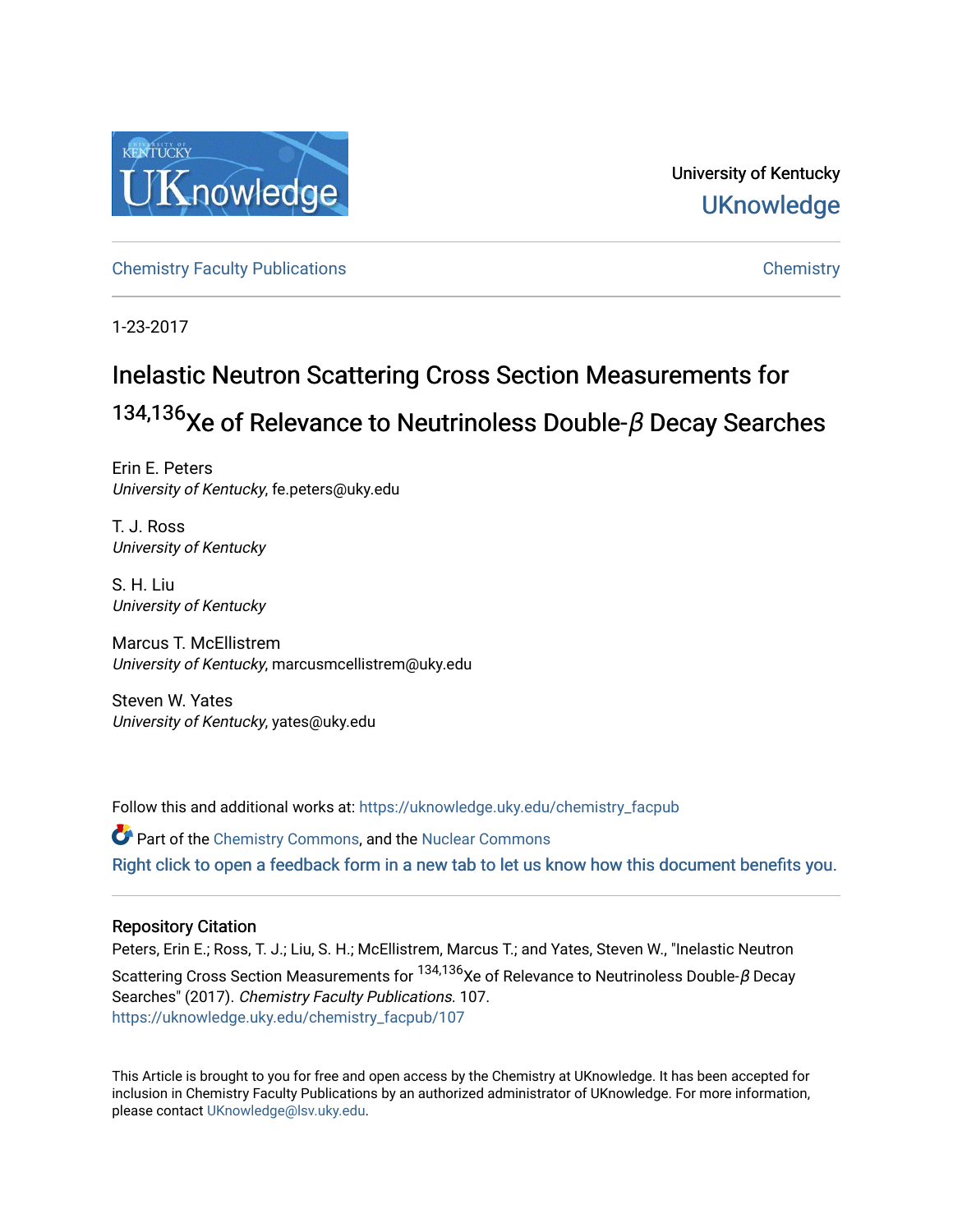# Inelastic Neutron Scattering Cross Section Measurements for <sup>134,136</sup>Xe of Relevance to Neutrinoless Double-β Decay Searches

Digital Object Identifier (DOI) https://doi.org/10.1103/PhysRevC.95.014325

## Notes/Citation Information

Published in Physical Review C, v. 95, issue 1, 014325, p. 1-4.

©2017 American Physical Society

The copyright holder has granted permission for posting the article here.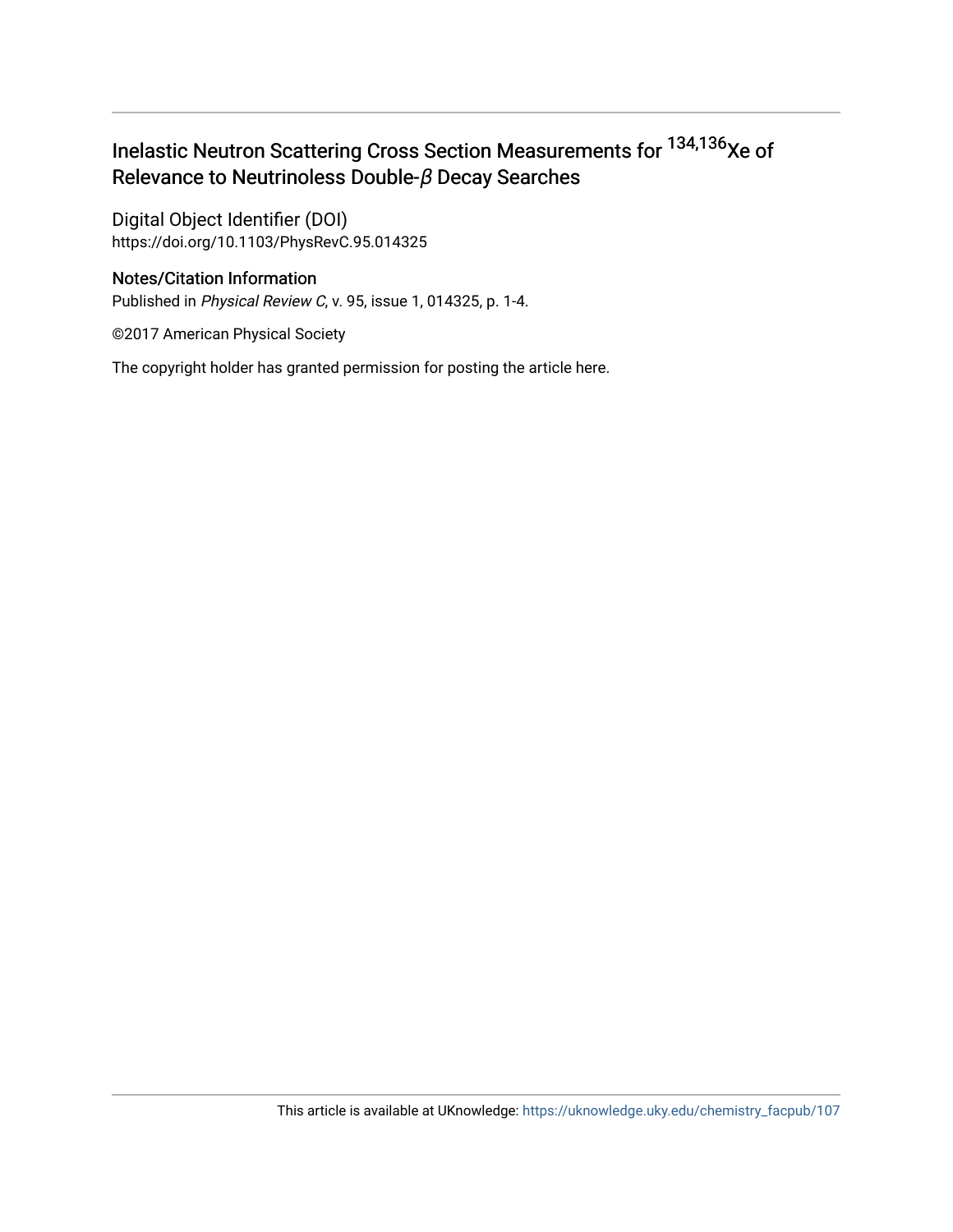# **Inelastic neutron scattering cross section measurements for <sup>134</sup>***,***136Xe of relevance to neutrinoless double-***β* **decay searches**

E. E. Peters,  $1,^*$  T. J. Ross,  $1,^2$  S. H. Liu,  $1,^2$  M. T. McEllistrem,  $^2$  and S. W. Yates  $1,^2$ 

<sup>1</sup>*Department of Chemistry, University of Kentucky, Lexington, Kentucky 40506-0055, USA*

<sup>2</sup>*Department of Physics & Astronomy, University of Kentucky, Lexington, Kentucky 40506-0055, USA*

(Received 13 September 2016; revised manuscript received 4 December 2016; published 23 January 2017)

Neutrinoless double-β decay  $(0νββ)$  searches typically involve large-scale experiments for which backgrounds can be complex. One possible source of background near the  $0\nu\beta\beta$  signature in the observed spectra is  $\gamma$  rays arising from inelastic neutron scattering from the materials composing or surrounding the detector. In relation to searches for the  $0\nu\beta\beta$  of  $^{136}$ Xe to  $^{136}$ Ba, such as the EXO-200 and KamLAND-Zen projects, inelastic neutron scattering γ-ray production cross sections for <sup>136</sup>Xe and <sup>134</sup>Xe are of importance for characterizing such γ rays that may inhibit the unambiguous identification of this yet-to-be-observed process. These cross sections have been measured at the University of Kentucky Accelerator Laboratory at neutron energies from 2.5 to 4.5 MeV.

DOI: [10.1103/PhysRevC.95.014325](https://doi.org/10.1103/PhysRevC.95.014325)

#### **I. INTRODUCTION**

The observation of neutrinoless double- $\beta$  decay  $0\nu\beta\beta$ promises to be the best way to establish the absolute mass of the neutrino and to determine whether neutrinos are Majorana particles, i.e., their own antiparticles. Two-neutrino double- $\beta$  decay has been observed for many nuclei-<sup>48</sup>Ca, <sup>76</sup>Ge, <sup>82</sup>Se, <sup>96</sup>Zr, <sup>100</sup>Mo, <sup>116</sup>Cd, <sup>128</sup>Te, <sup>130</sup>Te, <sup>136</sup>Xe, <sup>150</sup>Nd, and <sup>238</sup>U [\[1\]](#page-5-0), but  $0\nu\beta\beta$  has not. Several of these isotopes are the subjects of searches for  $0\nu\beta\beta$  in large-scale experiments, such as <sup>76</sup>Ge in the Majorana [\[2\]](#page-5-0) and GERDA [\[3\]](#page-5-0) projects and  $^{136}$ Xe in the EXO-200 [\[4\]](#page-5-0) and KamLAND-Zen [\[5\]](#page-5-0) experiments. The signature for  $0\nu\beta\beta$  is a discrete signal corresponding to the energy of the  $Q$  value of the decay, which for the decay of  $^{136}$ Xe to  $^{136}$ Ba is 2457.99(27) keV [\[6\]](#page-5-0). Critical to these large-scale experiments is an understanding of backgrounds which may produce a signal resembling a  $0\nu\beta\beta$ event and complicate the unambiguous identification of this process. Methods have been developed in order to reduce the impact of such background events. For example, the EXO-200 Collaboration employs a muon detection system to actively veto most muon-induced events [\[4\]](#page-5-0). EXO-200 also possesses the ability to distinguish between single-site and multisite events. In a single-site event, all charges are deposited within a single volume with dimensions of 2 to 3 mm; all other events are considered multisite [\[4\]](#page-5-0). Charged-particle interactions tend to be single-site, whereas  $\gamma$ -ray interactions are predominantly multisite due to Compton scattering.

A possible source of background that may be difficult to distinguish arises from inelastic neutron scattering (INS). Neutrons are produced by natural radioactivity in the surroundings as well as by incident muons. These neutrons may then inelastically scatter from the detector or neighboring materials populating excited states in these nuclei and potentially emitting  $\gamma$  rays with energies in the region of interest (ROI) near the Q value. It is, therefore, important to identify such  $\gamma$  rays and measure INS  $\gamma$ -ray production cross sections for the nuclei

composing the detector components. Both the EXO-200 and the KamLAND-Zen experiments incorporate enriched Xe— 80.6% <sup>136</sup>Xe and 19.4% <sup>134</sup>Xe for EXO-200 [\[7\]](#page-5-0) and 90.9%  $136Xe$  and  $8.9\%$   $134Xe$  for KamLAND-Zen [\[5\]](#page-5-0). Although  $\gamma$ -ray production cross sections for neutron scattering from structural materials are also important, the materials producing backgrounds can be eliminated or their use reduced. The cross sections of  $134,136$  Xe are the present subjects of study.

#### **II. EXPERIMENTS**

At the University of Kentucky Accelerator Laboratory (UKAL), nearly monoenergetic neutrons ( $\Delta E \approx 50 \text{ keV}$ ) were produced by the  ${}^{3}H(p,n)$  <sup>3</sup>He reaction using accelerated protons from the 7-MV Van de Graaff accelerator incident upon a cell of tritium gas at a pressure of approximately 1 atm. The gas cell was separated from the beamline by a  $3.6-\mu m$ molybdenum foil. The resultant neutrons were scattered from highly enriched (>99.9%) samples of solid  $^{134}XeF_2$  (11.50 g) and  $^{136}XeF_2$  (10.65 g) contained in polytetrafluoroethylene vials with an inner diameter of 1.8 cm. Subsequent  $\gamma$  rays were detected using a bismuth germanate (BGO) Comptonsuppressed HPGe detector of  $\approx$  50% relative efficiency.  $\gamma$ -ray spectra were obtained for incident neutron energies of 2.5–4.5 MeV in 0.25-MeV increments at a detection angle of 125◦ in order to minimize the effects of the angular distribution of the emitted  $\gamma$  rays when a Legendre polynomial fit of the form  $W(\theta) = A_0[1 + A_2P_2(\cos \theta) + A_4P_4(\cos \theta)]$  is applied. Spectra also were obtained for a 59.23-g metallic cylinder of natural iron 1.90 cm in diameter and 2.54 cm in height at each neutron energy in order to measure the yield of the 847-keV  $\gamma$ ray of  ${}^{56}$ Fe such that the INS  $\gamma$ -ray production cross section may be used as a standard.

#### **III. ANALYSIS AND RESULTS**

Cross sections were determined by obtaining the yield of each  $\gamma$  ray in <sup>134,136</sup>Xe as well as the 847-keV  $\gamma$  ray in <sup>56</sup>Fe at each incident neutron energy and correcting for the efficiency of the detector, multiple scattering of neutrons, and  $\gamma$ -ray absorption within the sample. The detector efficiency was

<sup>\*</sup>fe.peters@uky.edu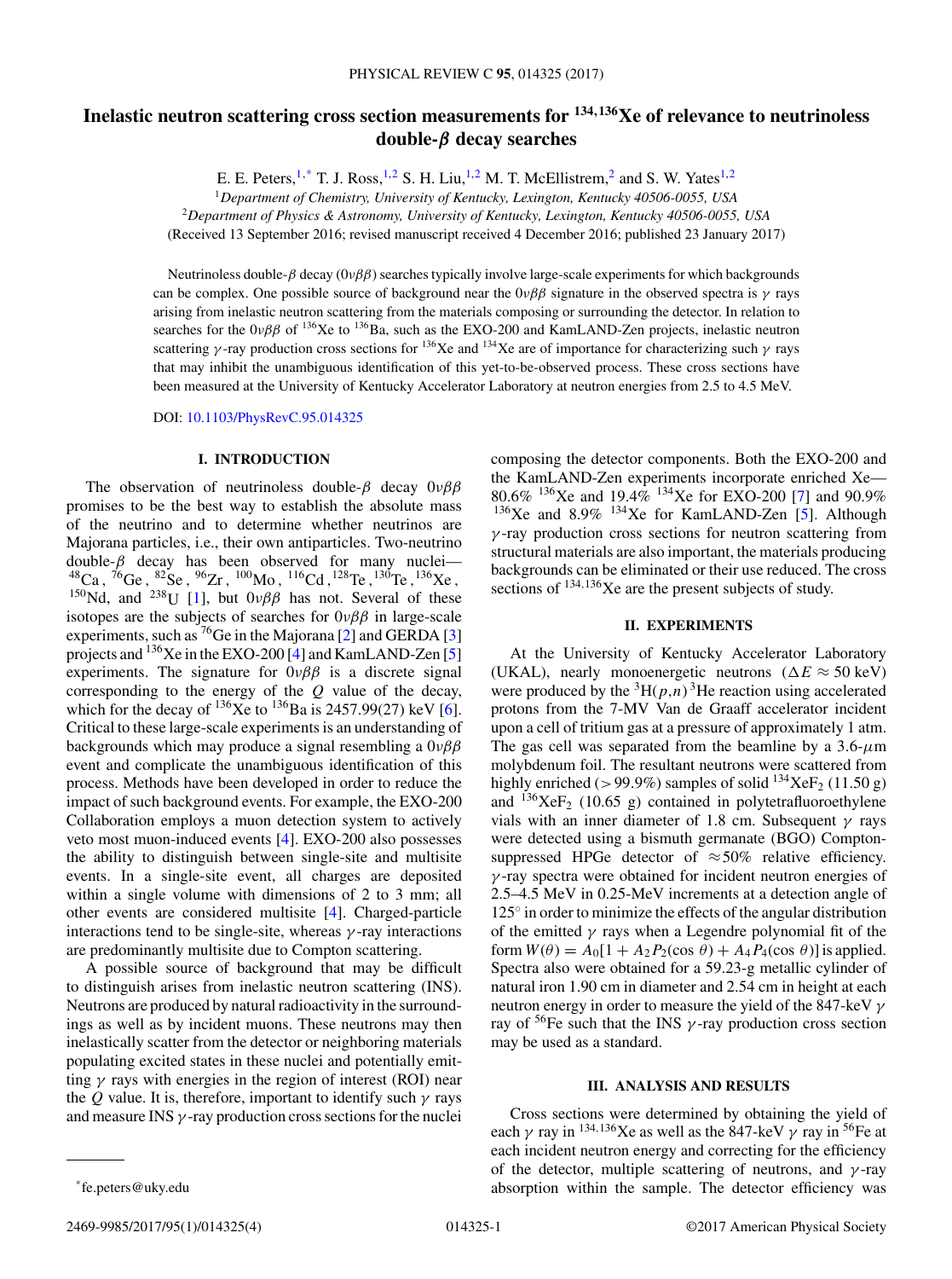<span id="page-3-0"></span>TABLE I. INS cross sections for  $\gamma$  rays in <sup>134</sup>Xe within the ROI for  $E_n = 2.5-4.5$  MeV.  $E_{\gamma}$  is in keV, and  $\sigma_{E_n}$  is in millibarns.

| $E_{\gamma}$ | $\sigma_{2.5}$ | $\sigma_{2.75}$ | $\sigma_{3,0}$ | $\sigma_{3.25}$ | $\sigma_{3.5}$ | $\sigma_{3.75}$ | $\sigma_{4.0}$ | $\sigma_{4.25}$ | $\sigma_{4.5}$ |
|--------------|----------------|-----------------|----------------|-----------------|----------------|-----------------|----------------|-----------------|----------------|
| 2407.7       |                |                 |                |                 | 3.02(66)       | 4.78(94)        | 4.87(76)       | 4.36(86)        | 4.54(99)       |
| 2418.6       |                |                 |                |                 | 4.20(73)       | 6.8(10)         | 6.07(82)       | 5.26(89)        | 4.89(97)       |
| 2452.9       |                |                 |                |                 | 1.95(60)       | 3.02(79)        | 3.13(64)       | 3.75(81)        | 3.52(89)       |
| 2465         |                |                 |                |                 |                | 1.40(84)        | 1.63(57)       |                 |                |
| 2467.6       |                |                 |                |                 | 2.62(62)       | 3.14(92)        | 5.14(78)       | 5.93(94)        | 5.7(10)        |
| 2477.5       |                |                 |                |                 | 1.37(56)       | 3.78(84)        | 3.59(68)       | 2.77(77)        | 2.55(85)       |
| 2485.7       | 0.90(39)       | 10.8(10)        | 13.2(12)       | 16.5(14)        | 16.9(15)       | 18.4(18)        | 14.0(13)       | 11.2(13)        | 10.6(14)       |
| 2490.7       |                |                 |                |                 | 1.93(59)       | 4.51(89)        | 4.22(70)       | 4.72(89)        | 3.10(86)       |
| 2506.6       |                |                 |                |                 |                | 2.91(77)        | 2.10(56)       | 2.46(74)        |                |

TABLE II. INS cross sections for  $\gamma$  rays in <sup>136</sup>Xe within the ROI for  $E_n = 2.5-4.5$  MeV.  $E_{\gamma}$  is in keV, and  $\sigma_{E_n}$  is in millibarns.

| $E_{\nu}$                | $\sigma_{2.5}$ | $\sigma_{2.75}$ | $\sigma_{3,0}$ | $\sigma_{3.25}$ | $\sigma_{3.5}$ | $\sigma_{3.75}$ | $\sigma_{4.0}$                    | $\sigma_{4.25}$                  | $\sigma_{4.5}$                  |
|--------------------------|----------------|-----------------|----------------|-----------------|----------------|-----------------|-----------------------------------|----------------------------------|---------------------------------|
| 2414.8<br>2480<br>2498.5 | 30.0(22)       | 88.1(59)        | 114.8(76)      | 148.1(99)       | 155(10)        | 162(11)         | 139.4(96)<br>3.31(78)<br>3.76(79) | 134.6(93)<br>4.28(94)<br>9.1(13) | 111.8(82)<br>5.5(13)<br>9.9(16) |

TABLE III. INS cross sections for levels in <sup>134</sup>Xe with energies within the ROI for  $E_n = 2.5-4.5$  MeV.  $E_{\text{level}}$  is in keV, and  $\sigma_{E_n}$  is in millibarns.

| $E_{\text{level}}$ | $\sigma$ <sub>2.5</sub> | $\sigma$ <sub>2.75</sub> | $\sigma_{3,0}$ | $\sigma_{3.25}$ | $\sigma_{3.5}$ | $\sigma_{3.75}$ | $\sigma_{4.0}$ | $\sigma_{4.25}$ | $\sigma_{4.5}$ |
|--------------------|-------------------------|--------------------------|----------------|-----------------|----------------|-----------------|----------------|-----------------|----------------|
| 2408.6             | 5.87(87)                | 18.4(14)                 | 30.0(20)       | 43.7(28)        | 53.5(34)       | 65.5(42)        | 59.4(38)       | 66.2(43)        | 71.0(45)       |
| 2440.4             | 9.90(88)                | 30.7(22)                 | 37.8(27)       | 44.3(31)        | 38.5(28)       | 45.2(34)        | 37.3(28)       | 36.9(28)        | 32.1(41)       |
| 2485.7             | 2.67(56)                | 40.6(20)                 | 51.6(25)       | 66.6(31)        | 69.7(33)       | 72.9(37)        | 57.5(29)       | 47.5(34)        | 43.6(34)       |
| 2502.4             |                         | 32.6(17)                 | 47.8(23)       | 63.1(29)        | 70.6(33)       | 78.3(39)        | 67.4(33)       | 71.8(36)        | 72.3(37)       |

TABLE IV. INS cross sections for levels in <sup>136</sup>Xe with energies within the ROI for  $E_n = 2.5-4.5$  MeV.  $E_{\text{level}}$  is in keV, and  $\sigma_{E_n}$  is in millibarns.

| $E_{\text{level}}$ | $\sigma_{2.5}$ | $\sigma_{2.75}$ | $\sigma_{3,0}$ | $\sigma_{3.25}$ | $\sigma_{3.5}$ | $\sigma_{3.75}$ | $\sigma_{4.0}$ | $\sigma_{4.25}$ | $\sigma_{4.5}$ |
|--------------------|----------------|-----------------|----------------|-----------------|----------------|-----------------|----------------|-----------------|----------------|
| 2414.8             | 32.5(31)       | 96.0(61)        | 124.1(77)      | 159(10)         | 169(11)        | 177(11)         | 149.9(98)      | 145.9(95)       | 119.5(84)      |
| 2444.4             | 3.39(55)       | 18.3(14)        | 33.8(21)       | 63.5(35)        | 96.5(52)       | 100.3(56)       | 105.0(59)      | 112.7(62)       | 115.1(65)      |
| 2465.1             | 8.63(89)       | 35.1(23)        | 69.8(41)       | 101.3(59)       | 134.2(79)      | 154.2(91)       | 135.6(81)      | 146.9(87)       | 135.1(84)      |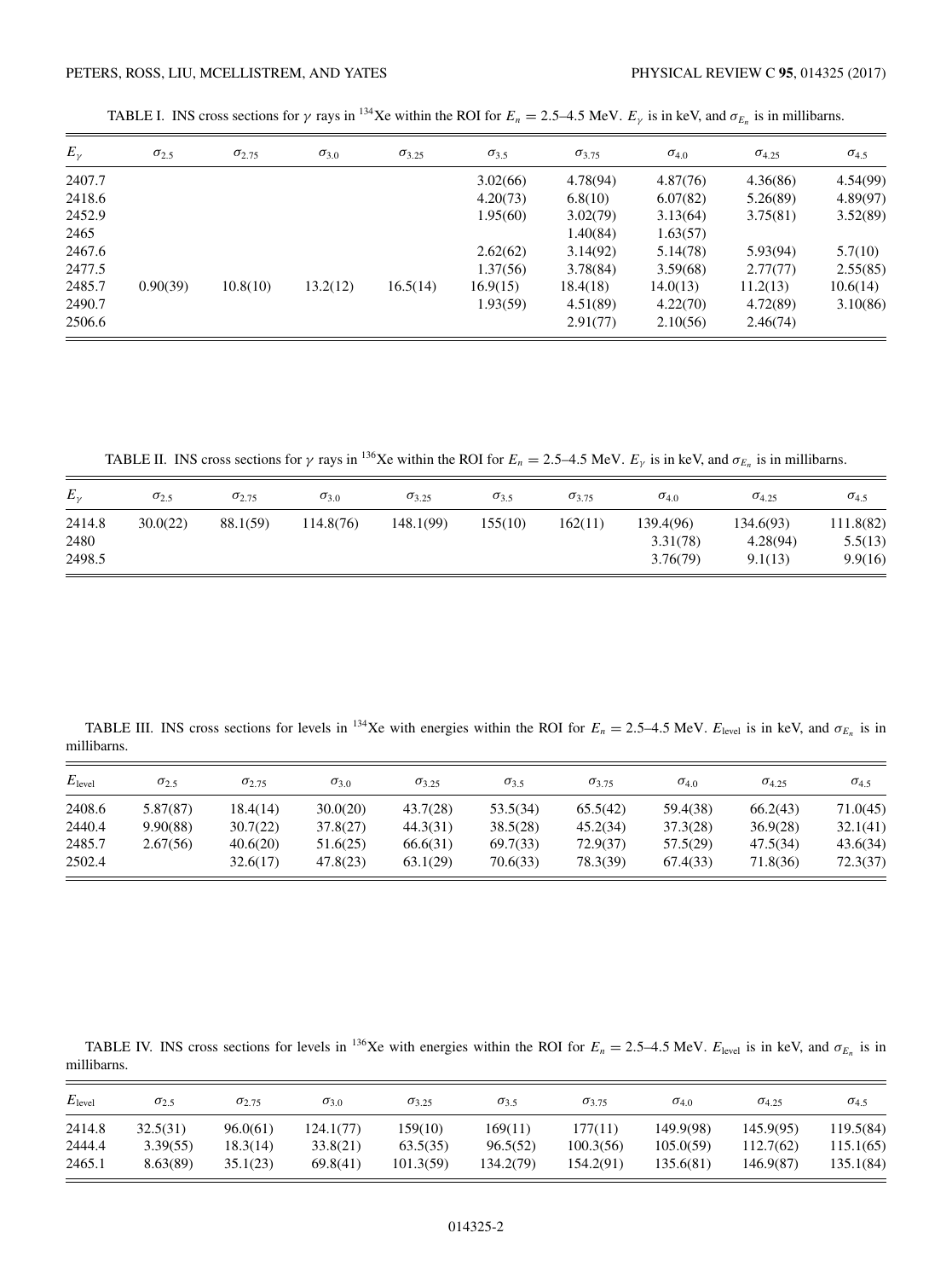<span id="page-4-0"></span>TABLE V. Selected portion of the level scheme for 134Xe. Energies are given in keV. Levels and  $\gamma$  rays in bold font were observed for the first time in the INS measurements. B.R. is the  $\gamma$ -ray branching ratio.

| $E_{\text{level}_{\text{initial}}}$ | $E_{\gamma}$ | $E_{\text{level}_{\text{final}}}$ | B.R.      |
|-------------------------------------|--------------|-----------------------------------|-----------|
| 847.1                               | 847.1        | 0.0                               | 1         |
| 1613.8                              | 766.7        | 847.1                             | 0.501(9)  |
|                                     | 1613.8       | 0.0                               | 0.499(9)  |
| 1731.2                              | 884.2        | 847.1                             | 1         |
| 1919.7                              | 188.5        | 1731.2                            | 0.033(3)  |
|                                     | 1072.6       | 847.1                             | 0.967(15) |
| 2408.6                              | 488.9        | 1919.7                            | 0.129(15) |
|                                     | 677.4        | 1731.2                            | 0.871(40) |
| 2440.4                              | 1593.4       | 847.1                             |           |
| 2485.7                              | 871.8        | 1613.8                            | 0.286(24) |
|                                     | 1638.6       | 847.1                             | 0.464(28) |
|                                     | 2485.7       | 0.0                               | 0.250(21) |
| 2502.4                              | 771.1        | 1731.2                            | 0.518(25) |
|                                     | 888.5        | 1613.8                            | 0.269(19) |
|                                     | 1655.3       | 847.1                             | 0.213(18) |

determined using <sup>226</sup>Ra and <sup>56</sup>Co sources. Multiple scattering corrections were calculated using an in-house code based on the work of Engelbrecht [\[8\]](#page-5-0) for inelastic scattering from cylindrical samples. The corrected yields were then used to calculate the  $^{134,136}$ Xe  $\gamma$ -ray production cross sections relative to those for  $56$ Fe taken from Ref. [\[9\]](#page-5-0). For neutron energies which are between those presented in Ref. [\[9\]](#page-5-0), a linear interpolation was applied. The cross sections for individual  $\gamma$ rays with energies in the ROI, i.e., within a 100-keV window centered on the end-point energy of 2458 keV, are presented in Tables [I](#page-3-0) and [II](#page-3-0) for  $^{134}$ Xe and  $^{136}$ Xe, respectively. Spectra showing this region for both nuclei are displayed in Figs. 1 and 2; excitation functions for the two most intense  $\gamma$  rays in the region of interest are shown in Figs. 3 and 4: the 2486-keV  $\gamma$  ray in <sup>134</sup>Xe and the 2415-keV  $\gamma$  ray in <sup>136</sup>Xe, respectively.







FIG. 2. Summed spectrum of the data obtained at all incident neutron energies for  $^{136}$ Xe illustrating  $\gamma$  rays in the ROI.



FIG. 3. Cross section as a function of incident neutron energy for the 2486-keV  $\gamma$  ray in <sup>134</sup>Xe.



FIG. 4. Cross section as a function of incident neutron energy for the 2415-keV  $\gamma$  ray in <sup>136</sup>Xe.